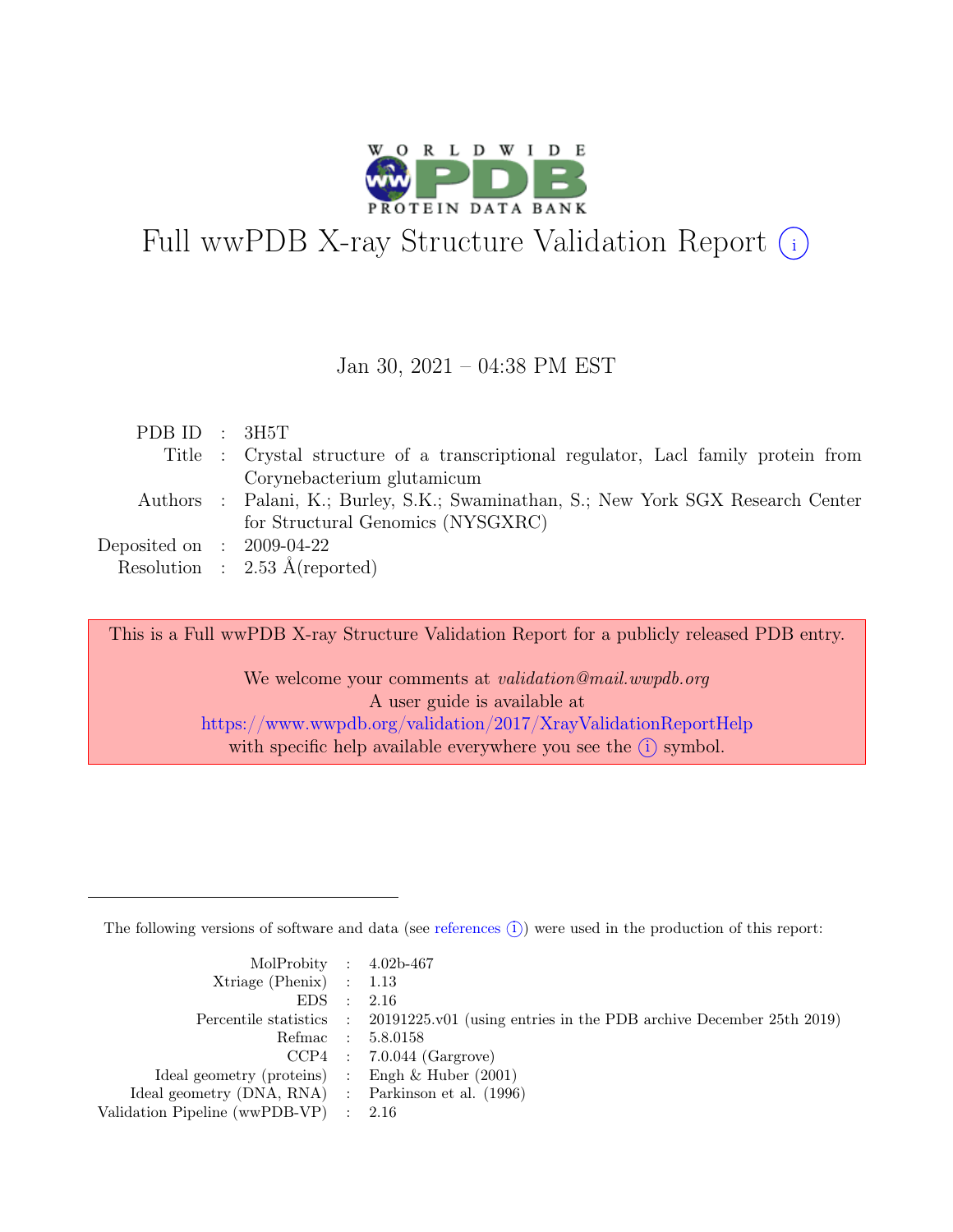# 1 Overall quality at a glance  $(i)$

The following experimental techniques were used to determine the structure: X-RAY DIFFRACTION

The reported resolution of this entry is 2.53 Å.

Percentile scores (ranging between 0-100) for global validation metrics of the entry are shown in the following graphic. The table shows the number of entries on which the scores are based.



| Metric                | Whole archive<br>$(\#Entries)$ | Similar resolution<br>$(\# \text{Entries}, \text{ resolution } \text{range}(\AA))$ |
|-----------------------|--------------------------------|------------------------------------------------------------------------------------|
| $R_{free}$            | 130704                         | 5743 (2.54-2.50)                                                                   |
| Clashscore            | 141614                         | 6463 (2.54-2.50)                                                                   |
| Ramachandran outliers | 138981                         | $6335(2.54-2.50)$                                                                  |
| Sidechain outliers    | 138945                         | 6337 $(2.54 - 2.50)$                                                               |
| RSRZ outliers         | 127900                         | $5630(2.54-2.50)$                                                                  |

The table below summarises the geometric issues observed across the polymeric chains and their fit to the electron density. The red, orange, yellow and green segments of the lower bar indicate the fraction of residues that contain outliers for  $\geq$ =3, 2, 1 and 0 types of geometric quality criteria respectively. A grey segment represents the fraction of residues that are not modelled. The numeric value for each fraction is indicated below the corresponding segment, with a dot representing fractions <=5% The upper red bar (where present) indicates the fraction of residues that have poor fit to the electron density. The numeric value is given above the bar.

| Mol      | $\sim$ $\sim$<br>hain | $L$ ength | Quality of chain |     |    |
|----------|-----------------------|-----------|------------------|-----|----|
|          |                       |           | .%               |     |    |
| <u>.</u> | $\overline{1}$        | 366       | 68%              | 23% | 8% |

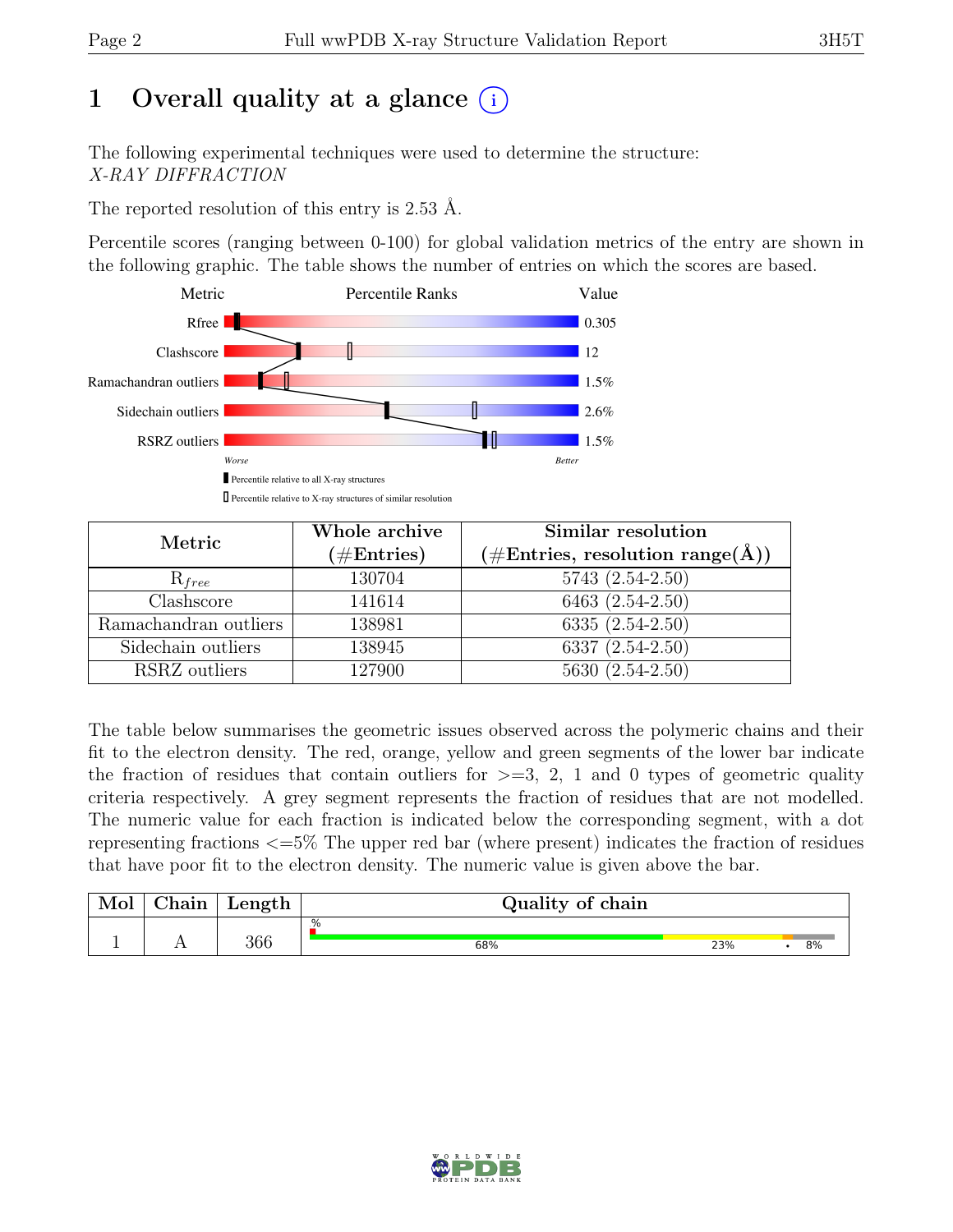# 2 Entry composition  $(i)$

There are 2 unique types of molecules in this entry. The entry contains 2664 atoms, of which 0 are hydrogens and 0 are deuteriums.

In the tables below, the ZeroOcc column contains the number of atoms modelled with zero occupancy, the AltConf column contains the number of residues with at least one atom in alternate conformation and the Trace column contains the number of residues modelled with at most 2 atoms.

• Molecule 1 is a protein called Transcriptional regulator, LacI family.

| Mol | ${\rm Chain}$ | Residues | $\rm{Atoms}$  |      |     |     | $\text{ZeroOcc}$   AltConf   Trace |  |  |
|-----|---------------|----------|---------------|------|-----|-----|------------------------------------|--|--|
|     |               | 338      | Total<br>2555 | 1599 | 447 | 500 |                                    |  |  |

There are 11 discrepancies between the modelled and reference sequences:

| Chain | Residue | Modelled   | Actual | Comment        | Reference  |
|-------|---------|------------|--------|----------------|------------|
| Α     |         | MET        |        | expression tag | UNP Q6M2L2 |
| A     | 2       | <b>SER</b> |        | expression tag | UNP Q6M2L2 |
| А     | 3       | <b>LEU</b> |        | expression tag | UNP Q6M2L2 |
| A     | 359     | GLU        |        | expression tag | UNP Q6M2L2 |
| A     | 360     | <b>GLY</b> |        | expression tag | UNP Q6M2L2 |
| A     | 361     | <b>HIS</b> |        | expression tag | UNP Q6M2L2 |
| A     | 362     | <b>HIS</b> |        | expression tag | UNP Q6M2L2 |
| A     | 363     | <b>HIS</b> |        | expression tag | UNP Q6M2L2 |
| A     | 364     | <b>HIS</b> |        | expression tag | UNP Q6M2L2 |
| А     | 365     | <b>HIS</b> |        | expression tag | UNP Q6M2L2 |
| А     | 366     | <b>HIS</b> |        | expression tag | UNP Q6M2L2 |

• Molecule 2 is water.

|  | Mol   Chain   Residues | <b>Atoms</b>        | ZeroOcc   AltConf |  |
|--|------------------------|---------------------|-------------------|--|
|  | 109                    | Total<br>109<br>109 |                   |  |

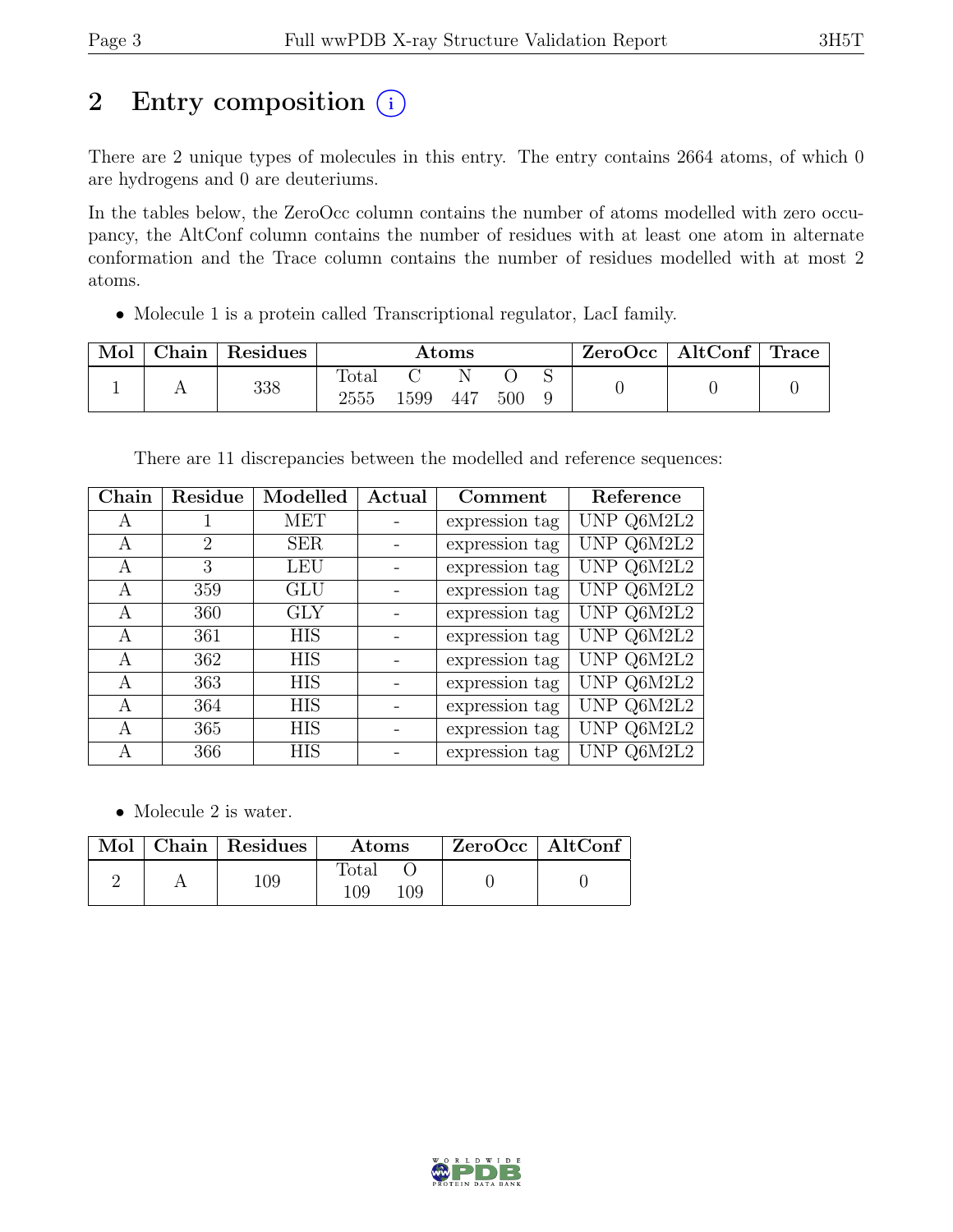# 3 Residue-property plots  $(i)$

These plots are drawn for all protein, RNA, DNA and oligosaccharide chains in the entry. The first graphic for a chain summarises the proportions of the various outlier classes displayed in the second graphic. The second graphic shows the sequence view annotated by issues in geometry and electron density. Residues are color-coded according to the number of geometric quality criteria for which they contain at least one outlier:  $green = 0$ , yellow  $= 1$ , orange  $= 2$  and red  $= 3$  or more. A red dot above a residue indicates a poor fit to the electron density (RSRZ > 2). Stretches of 2 or more consecutive residues without any outlier are shown as a green connector. Residues present in the sample, but not in the model, are shown in grey.



• Molecule 1: Transcriptional regulator, LacI family

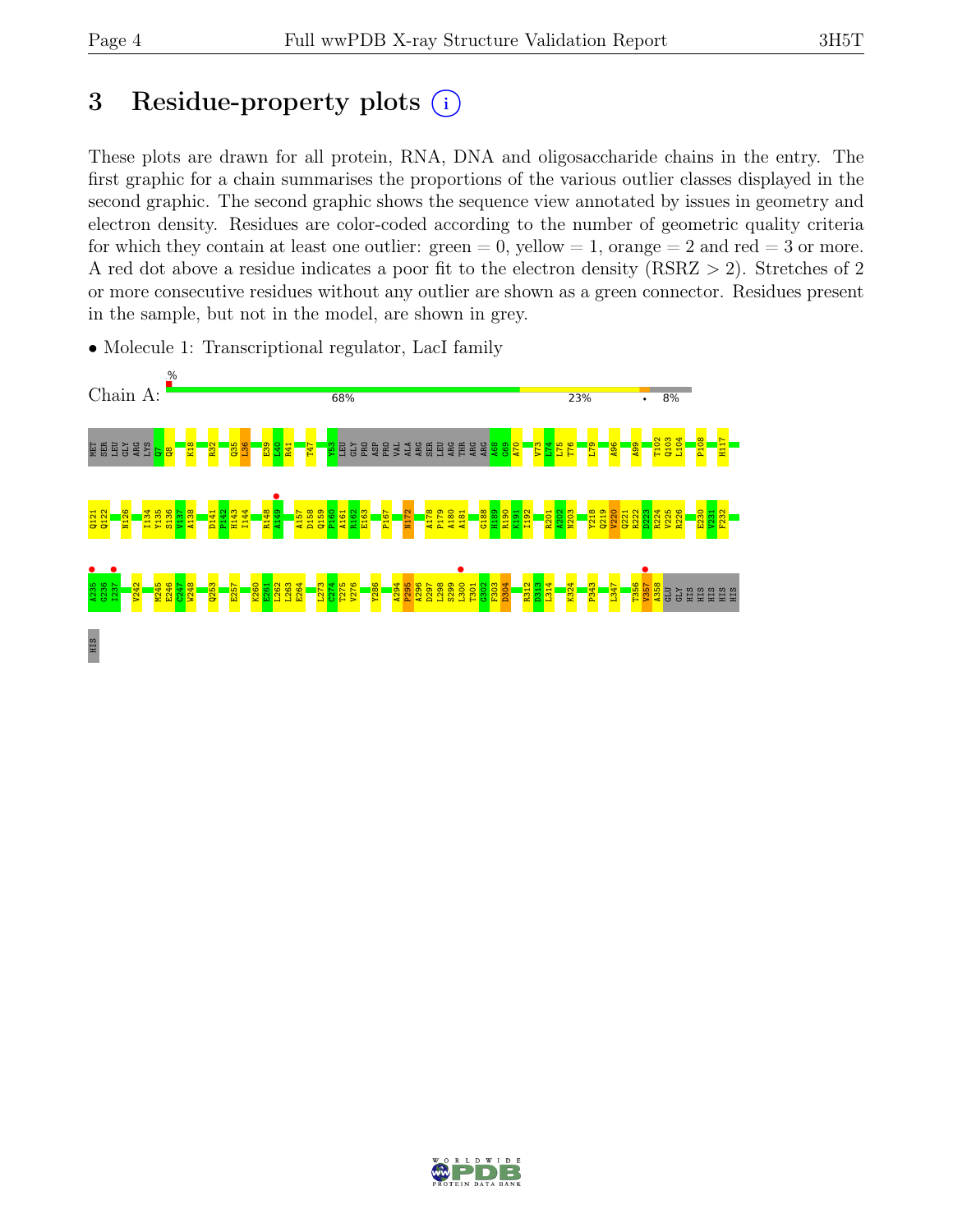# 4 Data and refinement statistics  $(i)$

| Property                                                             | Value                                           | Source         |
|----------------------------------------------------------------------|-------------------------------------------------|----------------|
| Space group                                                          | P 21 21 2                                       | Depositor      |
| Cell constants                                                       | $68.06\text{\AA}$<br>102.68Å 120.11Å            |                |
| a, b, c, $\alpha$ , $\beta$ , $\gamma$                               | $90.00^\circ$<br>$90.00^\circ$<br>$90.00^\circ$ | Depositor      |
| Resolution $(A)$                                                     | 47.21<br>2.53<br>$\frac{1}{2}$                  | Depositor      |
|                                                                      | 47.21<br>$-2.53$                                | <b>EDS</b>     |
| % Data completeness                                                  | 93.4 (47.21-2.53)                               | Depositor      |
| (in resolution range)                                                | 93.2 (47.21-2.53)                               | <b>EDS</b>     |
| $R_{merge}$                                                          | 0.08                                            | Depositor      |
| $\mathrm{R}_{sym}$                                                   | (Not available)                                 | Depositor      |
| $\langle I/\sigma(I) \rangle$ <sup>1</sup>                           | $1.87$ (at 2.51Å)                               | Xtriage        |
| Refinement program                                                   | $\overline{\text{CNS} 1.1}$                     | Depositor      |
|                                                                      | $0.288$ , $0.306$                               | Depositor      |
| $R, R_{free}$                                                        | $0.288$ ,<br>0.305                              | DCC            |
| $R_{free}$ test set                                                  | 1309 reflections $(4.70\%)$                     | wwPDB-VP       |
| Wilson B-factor $(A^2)$                                              | 31.3                                            | Xtriage        |
| Anisotropy                                                           | 0.580                                           | Xtriage        |
| Bulk solvent $k_{sol}(e/\mathring{A}^3)$ , $B_{sol}(\mathring{A}^2)$ | $0.35$ , $43.7\,$                               | <b>EDS</b>     |
| L-test for $\mathrm{twinning}^2$                                     | $< L >$ = 0.48, $< L^2 >$ = 0.32                | <b>Xtriage</b> |
| Estimated twinning fraction                                          | No twinning to report.                          | Xtriage        |
| $\overline{F_o}, \overline{F_c}$ correlation                         | 0.84                                            | <b>EDS</b>     |
| Total number of atoms                                                | 2664                                            | wwPDB-VP       |
| Average B, all atoms $(A^2)$                                         | 28.0                                            | wwPDB-VP       |

Xtriage's analysis on translational NCS is as follows: The largest off-origin peak in the Patterson function is 4.36% of the height of the origin peak. No significant pseudotranslation is detected.

<sup>&</sup>lt;sup>2</sup>Theoretical values of  $\langle |L| \rangle$ ,  $\langle L^2 \rangle$  for acentric reflections are 0.5, 0.333 respectively for untwinned datasets, and 0.375, 0.2 for perfectly twinned datasets.



<span id="page-4-1"></span><span id="page-4-0"></span><sup>1</sup> Intensities estimated from amplitudes.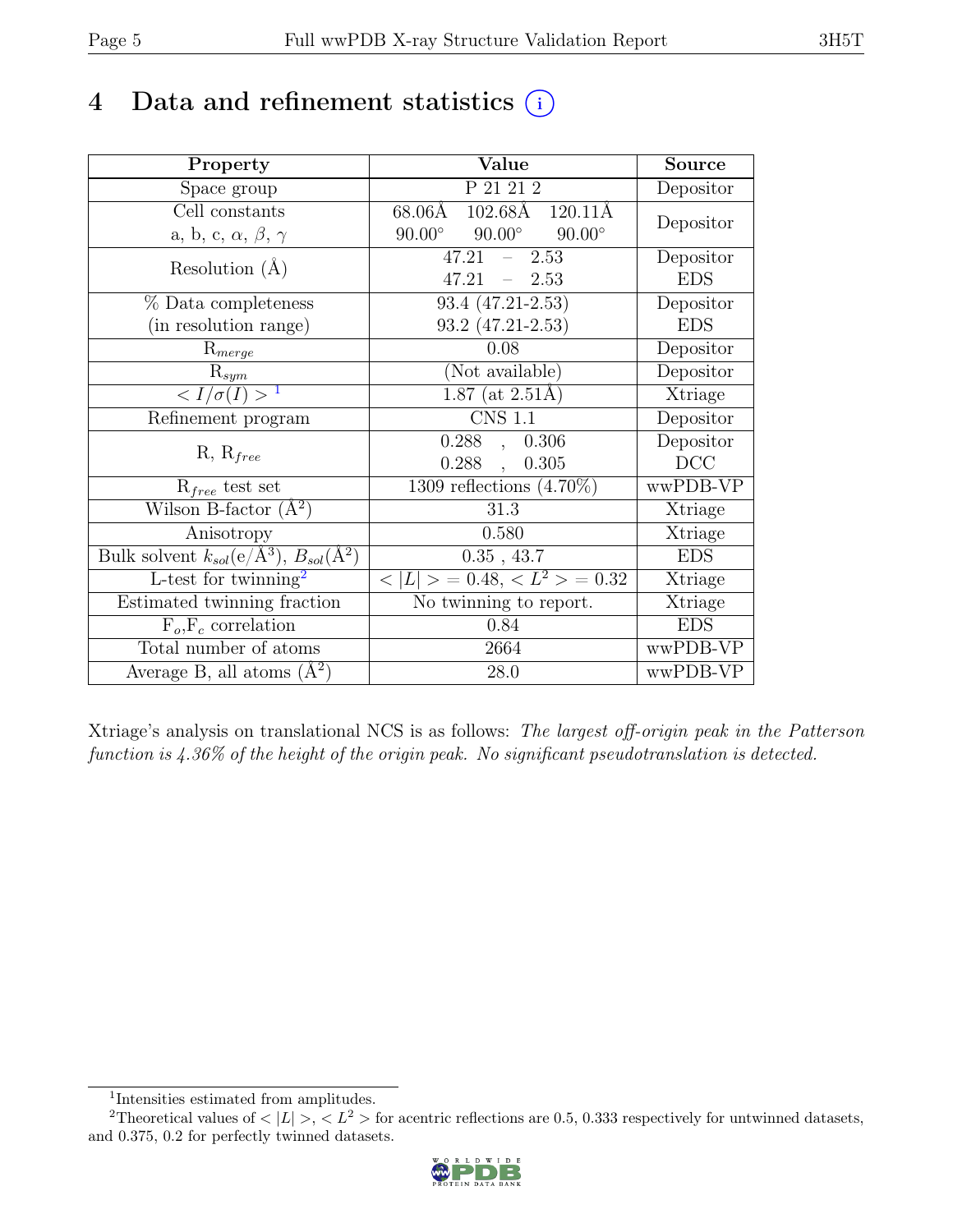# 5 Model quality  $(i)$

## 5.1 Standard geometry  $(i)$

The Z score for a bond length (or angle) is the number of standard deviations the observed value is removed from the expected value. A bond length (or angle) with  $|Z| > 5$  is considered an outlier worth inspection. RMSZ is the root-mean-square of all Z scores of the bond lengths (or angles).

| Mol | Chain |      | Bond lengths                    | Bond angles |        |
|-----|-------|------|---------------------------------|-------------|--------|
|     |       |      | RMSZ $ #Z  > 5$ RMSZ $ #Z  > 5$ |             |        |
|     |       | 0.35 | 0/2595                          | 0.59        | 0/3526 |

There are no bond length outliers.

There are no bond angle outliers.

There are no chirality outliers.

There are no planarity outliers.

### 5.2 Too-close contacts  $(i)$

In the following table, the Non-H and H(model) columns list the number of non-hydrogen atoms and hydrogen atoms in the chain respectively. The H(added) column lists the number of hydrogen atoms added and optimized by MolProbity. The Clashes column lists the number of clashes within the asymmetric unit, whereas Symm-Clashes lists symmetry-related clashes.

| Mol |      |      | Chain   Non-H   H(model)   H(added)   Clashes   Symm-Clashes |
|-----|------|------|--------------------------------------------------------------|
|     | 2555 | 2548 |                                                              |
|     | 109  |      |                                                              |
|     | 2664 | 2548 |                                                              |

The all-atom clashscore is defined as the number of clashes found per 1000 atoms (including hydrogen atoms). The all-atom clashscore for this structure is 12.

All (62) close contacts within the same asymmetric unit are listed below, sorted by their clash magnitude.

| Atom-1              | $\rm{Atom}\text{-}2$ | Interatomic<br>distance $(A)$ | Clash<br>overlap $(A)$ |
|---------------------|----------------------|-------------------------------|------------------------|
| 1: A:300: LEU: HD11 | 1: A:314:LEU:HD11    | 1.37                          | $1.06\,$               |
| 1:A:180:ALA:HB1     | 1: A:301:THR:HG21    | 1.43                          | 1.00                   |
| 1:A:357:VAL:HG13    | 1: A:358:ALA:H       | 1.35                          | ገ ጸ7                   |
| 1:A:79:LEU:HD13     | 1:A:108:PRO:HG3      | L 68                          | ነ 76                   |

Continued on next page...

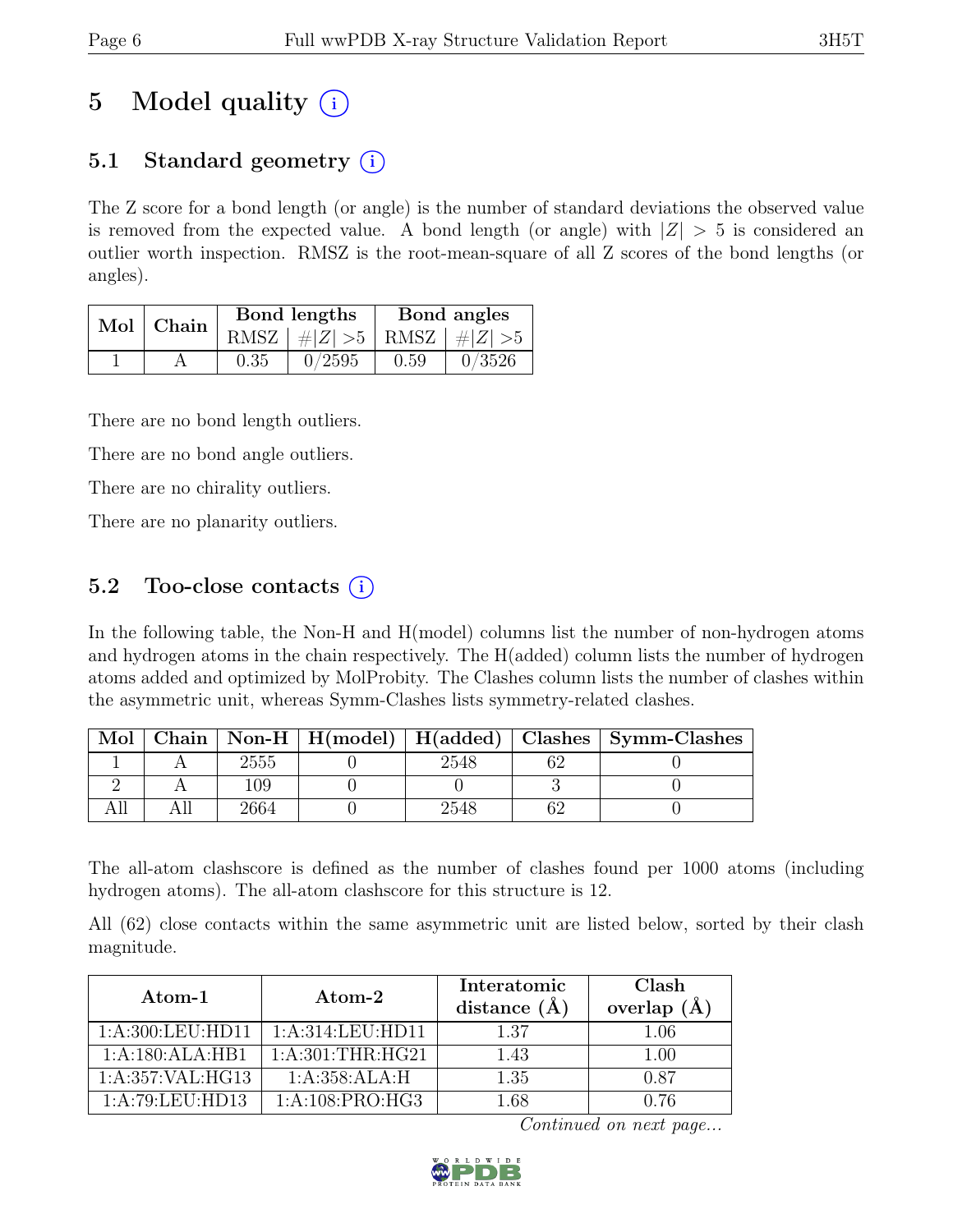| Continuea from previous page |                              | Interatomic       | Clash         |
|------------------------------|------------------------------|-------------------|---------------|
| Atom-1                       | Atom-2                       | distance $(A)$    | overlap $(A)$ |
| 1:A:161:ALA:H                | 1:A:219:GLN:HE22             | 1.34              | 0.75          |
| 1:A:294:ALA:HA               | 1:A:295:PRO:O                | 1.87              | 0.74          |
| 1: A:300: LEU: CD1           | 1:A:314:LEU:HD11             | 2.16              | 0.73          |
| 1:A:219:GLN:O                | 1:A:220:VAL:HB               | 1.93              | 0.68          |
| 1: A:260: LYS:O              | $1:A:264:GL\overline{U:HB2}$ | 1.94              | 0.68          |
| 1:A:300:LEU:HD11             | 1:A:314:LEU:CD1              | 2.19              | 0.68          |
| 1:A:226:ARG:O                | 1:A:230:GLU:HG3              | 1.94              | 0.67          |
| 1:A:357:VAL:HG13             | 1:A:358:ALA:N                | 2.10              | 0.67          |
| 1:A:221:GLN:OE1              | 1:A:275:THR:HG21             | 1.95              | 0.66          |
| 1: A:300: LEU: C             | 1:A:300:LEU:HD12             | 2.17              | 0.65          |
| 1:A:192:ILE:O                | 1:A:242:VAL:HG13             | 1.99              | 0.63          |
| 1:A:295:PRO:HG3              | 1:A:356:THR:HA               | 1.81              | 0.62          |
| 1:A:178:ALA:HB3              | 1:A:179:PRO:HD3              | 1.82              | 0.61          |
| 1:A:172:ASN:HD22             | 1:A:172:ASN:C                | 2.03              | 0.61          |
| 1: A:76:THR:HG23             | 1: A:76:THR:O                | 2.01              | 0.61          |
| 1: A:295: PRO:O              | 1:A:297:ASP:N                | 2.35              | 0.59          |
| 1:A:180:ALA:CB               | 1:A:301:THR:HG21             | 2.26              | 0.59          |
| 1: A:96: ALA:O               | 1: A:99: ALA:O               | 2.22              | 0.57          |
| 1: A:219: GLN:O              | 1:A:220:VAL:CB               | $\overline{2.52}$ | 0.57          |
| 1:A:117:HIS:O                | 1:A:121:GLN:HG3              | 2.06              | 0.56          |
| 1:A:134:ILE:HD13             | 1:A:144:ILE:HD13             | 1.87              | 0.56          |
| 1:A:357:VAL:HG22             | 1:A:358:ALA:N                | 2.22              | 0.55          |
| 1:A:134:ILE:HD13             | 1:A:144:ILE:CD1              | 2.37              | 0.54          |
| $1:A:99:AL\overline{A:HBI}$  | 1: A:102:THR:HB              | 1.90              | 0.52          |
| 1:A:36:LEU:HD13              | 1:A:41:ARG:HB2               | 1.91              | 0.52          |
| 1: A:303: PHE:O              | 1:A:304:ASP:HB2              | 2.11              | 0.51          |
| 1:A:73:VAL:HG23              | 1:A:104:LEU:HD11             | 1.93              | 0.51          |
| 1:A:75:LEU:CD1               | 1: A: 135: TYR: HD2          | 2.23              | 0.51          |
| $1:A:201:AR\overline{G:HG2}$ | 2:A:380:HOH:O                | 2.09              | 0.51          |
| 1:A:148:ARG:NH2              | 1:A:163:GLU:OE1              | 2.44              | 0.50          |
| 1:A:157:ALA:O                | 1: A:158: ASP:HB2            | 2.12              | 0.49          |
| 1:A:343:PRO:HD2              | 2:A:409:HOH:O                | 2.13              | 0.49          |
| 1: A:36: LEU:CD1             | 1:A:41:ARG:HB2               | 2.43              | 0.49          |
| 1: A:253: GLN:O              | 1:A:257:GLU:HG2              | 2.13              | 0.48          |
| 1: A:303: PHE:O              | 1:A:304:ASP:CB               | 2.60              | 0.48          |
| 1:A:136:SER:HA               | 1:A:159:GLN:HG2              | 1.96              | 0.47          |
| 1:A:138:ALA:HB2              | 1: A:218: TYR: CZ            | 2.50              | 0.46          |
| 1:A:263:LEU:HD12             | 1: A:286: TYR:CD2            | 2.50              | 0.46          |
| 1:A:141:ASP:OD2              | 1:A:143:HIS:HB2              | 2.15              | 0.46          |
| 1:A:159:GLN:OE1              | 1:A:219:GLN:O                | 2.33              | 0.45          |
| 1:A:221:GLN:O                | 1:A:225:VAL:HG23             | 2.16              | 0.45          |

Continued from previous page.

Continued on next page...

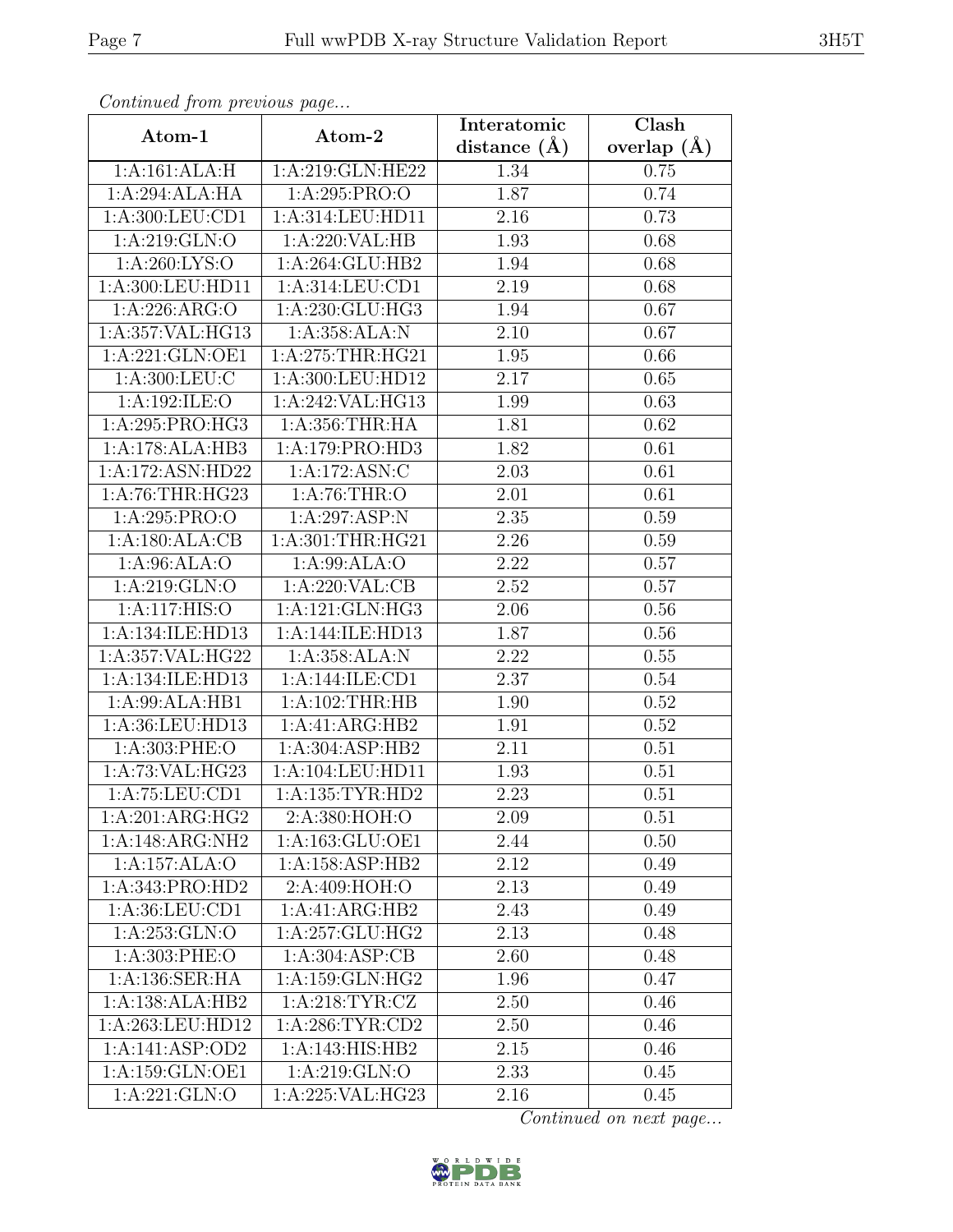| Atom-1              | Atom-2             | Interatomic      | Clash         |
|---------------------|--------------------|------------------|---------------|
|                     |                    | distance $(\AA)$ | overlap $(A)$ |
| 1:A:122:GLN:O       | 1: A:126: ASN: ND2 | 2.50             | 0.44          |
| 1:A:298:LEU:HD13    | 1: A:299: SER: N   | 2.33             | 0.44          |
| 1:A:273:LEU:HD23    | 1: A:273:LEU: C    | 2.39             | 0.43          |
| 1:A:32:ARG:HH21     | 1: A:35: GLN:CD    | 2.22             | 0.43          |
| 1:A:181:ALA:HB1     | 1: A:232: PHE:CE1  | 2.54             | 0.42          |
| 1:A:324:LYS:HB2     | 1:A:347:LEU:CD1    | 2.49             | 0.42          |
| 1: A: 188: GLY: HA2 | 1:A:190:ARG:HH12   | 1.84             | 0.42          |
| 1:A:222:ARG:O       | 1:A:226:ARG:HG2    | 2.20             | 0.42          |
| 1:A:18:LYS:HD3      | 1:A:47:THR:HG23    | 2.01             | 0.42          |
| 1:A:295:PRO:HA      | 1: A:298:LEU:O     | 2.19             | 0.41          |
| 1: A:357: VAL:CG1   | 1:A:358:ALA:N      | 2.78             | 0.41          |
| 1: A:76:THR:HG22    | 2:A:373:HOH:O      | 2.20             | 0.41          |
| 1:A:70:ALA:HB2      | 1:A:103:GLN:HB2    | 2.03             | 0.41          |
| 1:A:39:GLU:N        | 1:A:39:GLU:OE2     | 2.54             | 0.41          |
| 1:A:203:ASN:HA      | 1:A:248:TRP:CD1    | 2.56             | 0.41          |
| 1:A:224:ARG:HD2     | 1: A:275:THR:HG23  | 2.03             | 0.40          |
| 1: A:245: MET:HG3   | 1:A:262:LEU:HD13   | 2.04             | 0.40          |

Continued from previous page...

There are no symmetry-related clashes.

### 5.3 Torsion angles (i)

#### 5.3.1 Protein backbone ①

In the following table, the Percentiles column shows the percent Ramachandran outliers of the chain as a percentile score with respect to all X-ray entries followed by that with respect to entries of similar resolution.

The Analysed column shows the number of residues for which the backbone conformation was analysed, and the total number of residues.

| Mol Chain | Analysed |  | <b>Favoured   Allowed   Outliers   Percentiles</b> |
|-----------|----------|--|----------------------------------------------------|
|           |          |  |                                                    |

All (5) Ramachandran outliers are listed below:

| Mol | Chain | Res | <b>Type</b> |
|-----|-------|-----|-------------|
|     |       | 295 | <b>PRO</b>  |
|     |       | 296 | A L A       |
|     |       | 304 | ASP         |
|     |       | 357 |             |

Continued on next page...

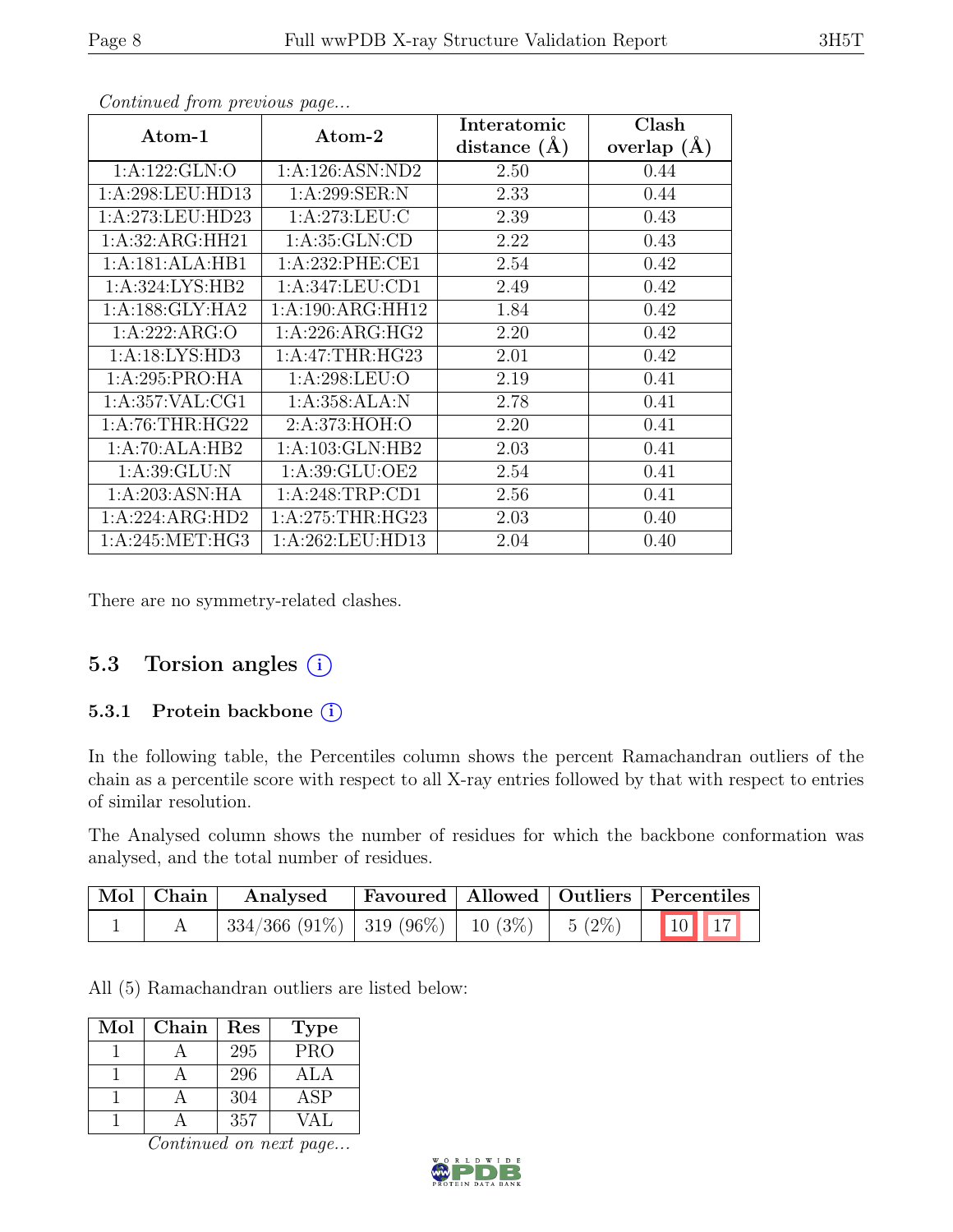Continued from previous page...

| Chain | Res | 'De |
|-------|-----|-----|
|       |     |     |

#### 5.3.2 Protein sidechains  $(i)$

In the following table, the Percentiles column shows the percent sidechain outliers of the chain as a percentile score with respect to all X-ray entries followed by that with respect to entries of similar resolution.

The Analysed column shows the number of residues for which the sidechain conformation was analysed, and the total number of residues.

| $\mid$ Mol $\mid$ Chain $\mid$ | Analysed                     | Rotameric   Outliers   Percentiles |       |          |
|--------------------------------|------------------------------|------------------------------------|-------|----------|
|                                | $268/292(92\%)$   261 (97\%) |                                    | 7(3%) | 70<br>46 |

All (7) residues with a non-rotameric sidechain are listed below:

| Mol | Chain | Res | <b>Type</b> |
|-----|-------|-----|-------------|
|     |       |     | GLN         |
|     | А     | 36  | LEU         |
|     | Д     | 167 | <b>PRO</b>  |
|     |       | 172 | <b>ASN</b>  |
| 1   | A     | 246 | <b>GLU</b>  |
|     |       | 276 | VAL         |
|     |       | 312 | $\rm{ARG}$  |

Sometimes sidechains can be flipped to improve hydrogen bonding and reduce clashes. All (8) such sidechains are listed below:

| Mol | Chain          | Res | <b>Type</b> |
|-----|----------------|-----|-------------|
|     |                |     | <b>GLN</b>  |
|     | A              | 97  | <b>GLN</b>  |
| 1   | $\overline{A}$ | 122 | <b>GLN</b>  |
| 1   | А              | 143 | <b>HIS</b>  |
|     |                | 172 | <b>ASN</b>  |
|     |                | 219 | <b>GLN</b>  |
|     |                | 251 | <b>ASN</b>  |
|     |                | 255 | <b>ASN</b>  |

#### 5.3.3 RNA  $(i)$

There are no RNA molecules in this entry.

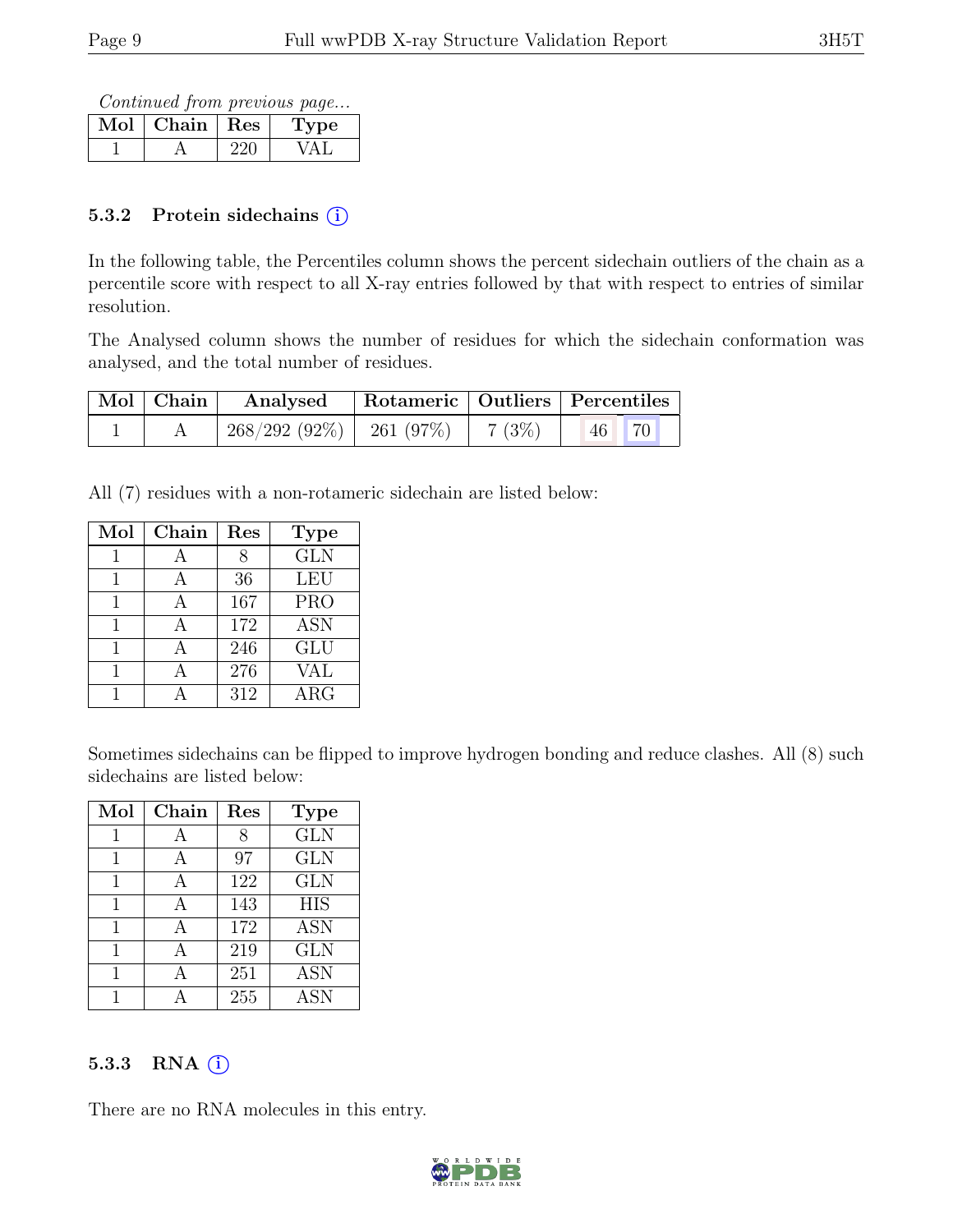#### 5.4 Non-standard residues in protein, DNA, RNA chains  $(i)$

There are no non-standard protein/DNA/RNA residues in this entry.

#### 5.5 Carbohydrates  $(i)$

There are no monosaccharides in this entry.

### 5.6 Ligand geometry  $(i)$

There are no ligands in this entry.

#### 5.7 Other polymers  $(i)$

There are no such residues in this entry.

### 5.8 Polymer linkage issues (i)

There are no chain breaks in this entry.